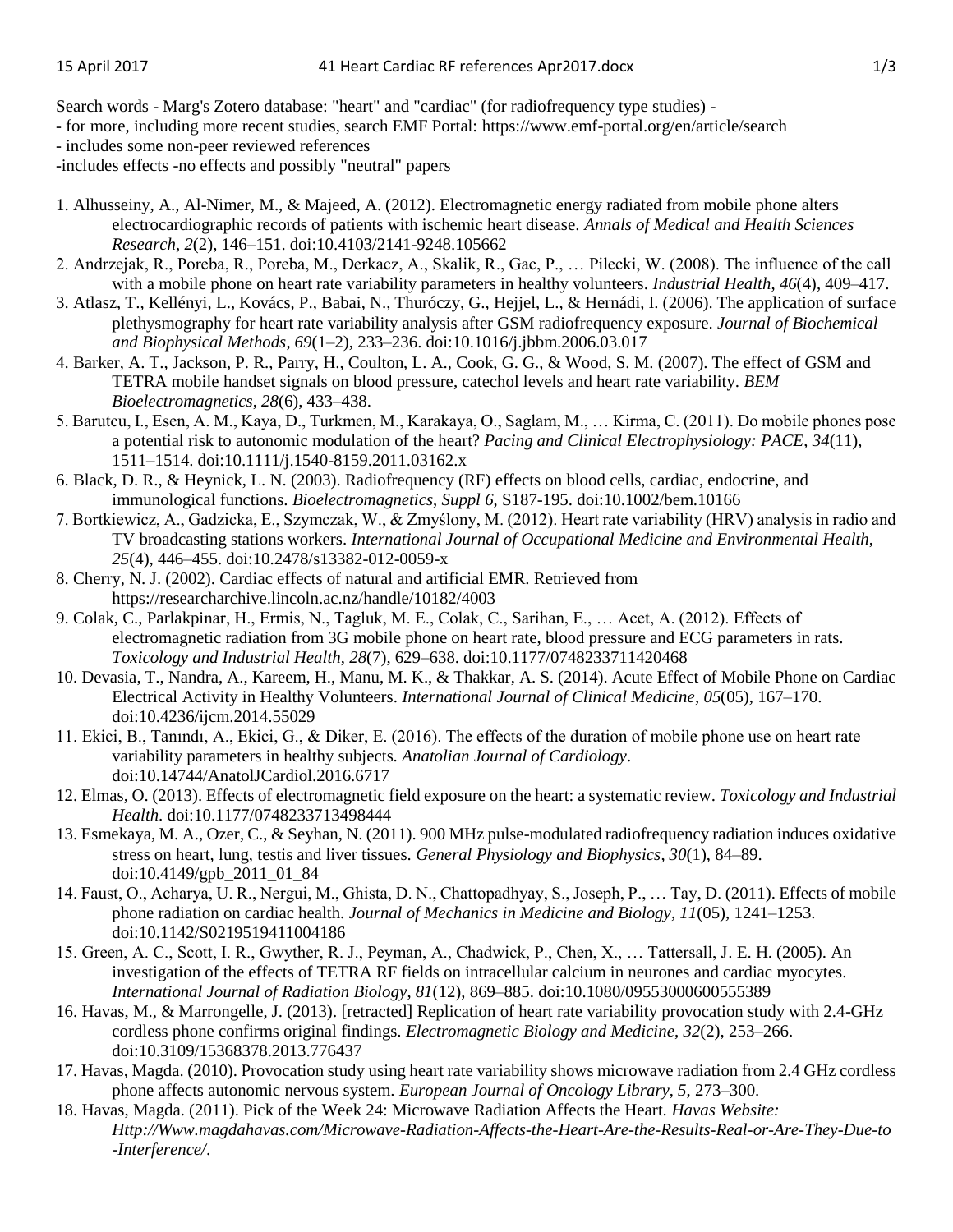- 19. Henry, L., Salvatore, & Treadway. (2014). Statement of Retraction: Havas M, Marrongelle J. "Replication of heart rate variability provocation study with 2.4-GHz cordless phone confirms original findings." *Electromagn Biol Med.*
- 20. Huber, R., Schuderer, J., Graf, T., Jütz, K., Borbély, A. A., Kuster, N., & Achermann, P. (2003). Radio frequency electromagnetic field exposure in humans: Estimation of SAR distribution in the brain, effects on sleep and heart rate. *Bioelectromagnetics*, *24*(4), 262–276. doi:10.1002/bem.10103
- 21. Johansen, C. (2004). Electromagnetic fields and health effects--epidemiologic studies of cancer, diseases of the central nervous system and arrhythmia-related heart disease. *Scand.J.Work Environ.Health.*, *30 Suppl 1:1*-*30.*, 1–30.
- 22. Kerimoğlu, G., Mercantepe, T., Erol, H. S., Turgut, A., Kaya, H., Çolakoğlu, S., & Odacı, E. (2016). Effects of long-term exposure to 900 megahertz electromagnetic field on heart morphology and biochemistry of male adolescent rats. *Biotechnic & Histochemistry: Official Publication of the Biological Stain Commission*, 1–10. doi:10.1080/10520295.2016.1216165
- 23. Kim, M.-J., & Rhee, S.-J. (2004). Green tea catechins protect rats from microwave-induced oxidative damage to heart tissue. *Journal of Medicinal Food*, *7*(3), 299–304. doi:10.1089/1096620041938551
- 24. Levitina, N. A. (1966). [Non-thermal effect of microwaves on the rhythm of cardiac contractions in the frog]. *Biulleten' Eksperimental'noĭ Biologii I Meditsiny*, *62*(12), 64–66.
- 25. Maioli, M., Rinaldi, S., Santaniello, S., Castagna, A., Pigliaru, G., Gualini, S., … Ventura, C. (2012). Radiofrequency energy loop primes cardiac, neuronal, and skeletal muscle differentiation in mouse embryonic stem cells: a new tool for improving tissue regeneration. *Cell Transplantation*, *21*(6), 1225–1233. doi:10.3727/096368911X600966
- 26. Mann, K., Röschke, J., Connemann, B., & Beta, H. (1998). No effects of pulsed high-frequency electromagnetic fields on heart rate variability during human sleep. *Neuropsychobiology*, *38*(4), 251–256.
- 27. Parazzini, M., Ravazzani, P., Thuroczy, G., Molnar, F. B., Ardesi, G., Sacchettini, A., & Mainardi, L. T. (2013). Nonlinear heart rate variability measures under electromagnetic fields produced by GSM cellular phones. *Electromagnetic Biology and Medicine*, *32*(2), 173–181. doi:10.3109/15368378.2013.776424
- 28. Parazzini, M., Ravazzani, P., Tognola, G., Thuróczy, G., Molnar, F. B., Sacchettini, A., … Mainardi, L. T. (2007). Electromagnetic fields produced by GSM cellular phones and heart rate variability. *Bioelectromagnetics*, *28*(2), 122–129. doi:10.1002/bem.20275
- 29. Powerwatch News. (2010). DECT Cordless Phones (and WiFi) Causes Heart Irregularities. *Powerwatch News*.
- 30. Saili, L., Hanini, A., Smirani, C., Azzouz, I., Azzouz, A., Sakly, M., … Bouslama, Z. (2015). Effects of acute exposure to WIFI signals (2.45GHz) on heart variability and blood pressure in Albinos rabbit. *Environmental Toxicology and Pharmacology*, *40*(2), 600–605. doi:10.1016/j.etap.2015.08.015
- 31. Schwartz, J. L., House, D. E., & Mealing, G. A. (1990). Exposure of frog hearts to CW or amplitude-modulated VHF fields: selective efflux of calcium ions at 16 Hz. *Bioelectromagnetics*, *11*(4), 349–358.
- 32. Tahvanainen, K., Niño, J., Halonen, P., Kuusela, T., Laitinen, T., Länsimies, E., … Lindholm, H. (2004). Cellular phone use does not acutely affect blood pressure or heart rate of humans. *Bioelectromagnetics*, *25*(2), 73–83. doi:10.1002/bem.10165
- 33. Tamer, A., Gündüz, H., & Ozyildirim, S. (2009). The cardiac effects of a mobile phone positioned closest to the heart. *Anadolu Kardiyoloji Dergisi: AKD = the Anatolian Journal of Cardiology*, *9*(5), 380–384.
- 34. Trottier, L., & Kofsky, H. (2009). Likely fatal flaw in new Havas heart rate study. Retrieved from http://www.emfandhealth.com/EMF&Health%20EHS%20Poor%20Studies%206.html
- 35. Türedi, S., Hancı, H., Topal, Z., Unal, D., Mercantepe, T., Bozkurt, I., … Odacı, E. (2014). The effects of prenatal exposure to a 900-MHz electromagnetic field on the 21-day-old male rat heart. *Electromagnetic Biology and Medicine*, 1–8. doi:10.3109/15368378.2014.952742
- 36. Türker, Y., Nazıroğlu, M., Gümral, N., Celik, O., Saygın, M., Cömlekçi, S., & Flores-Arce, M. (2011). Selenium and L-carnitine reduce oxidative stress in the heart of rat induced by 2.45-GHz radiation from wireless devices. *Biological Trace Element Research*, *143*(3), 1640–1650. doi:10.1007/s12011-011-8994-0
- 37. Wolke, S., Neibig, U., Elsner, R., Gollnick, F., & Meyer, R. (1996). Calcium homeostasis of isolated heart muscle cells exposed to pulsed high-frequency electromagnetic fields. *Bioelectromagnetics*, *17*(2), 144–153. doi:10.1002/(SICI)1521-186X(1996)17:2<144::AID-BEM9>3.0.CO;2-3
- 38. Yıldız, M., Yılmaz, D., Güler, I., & Akgüllü, C. (2012). [Effects of radiation emitted from mobile phones on short- term heart rate variability parameters]. *Anadolu kardiyoloji dergisi: AKD = the Anatolian journal of cardiology*, *12*(5), 406–412. doi:10.5152/akd.2012.124
- 39. Yılmaz, D., & Yıldız, M. (2010). Analysis of the mobile phone effect on the heart rate variability by using the largest Lyapunov exponent. *Journal of Medical Systems*, *34*(6), 1097–1103. doi:10.1007/s10916-009-9328-z
- 40. Zhang, J., Peng, R., Ren, J., Li, J., Wang, S., Gao, Y., … Liu, S. (2011). [The protective effects of Aduola Fuzhenglin on the heart injury induced by microwave exposure in rats]. *Zhonghua Lao Dong Wei Sheng Zhi Ye Bing Za Zhi =*